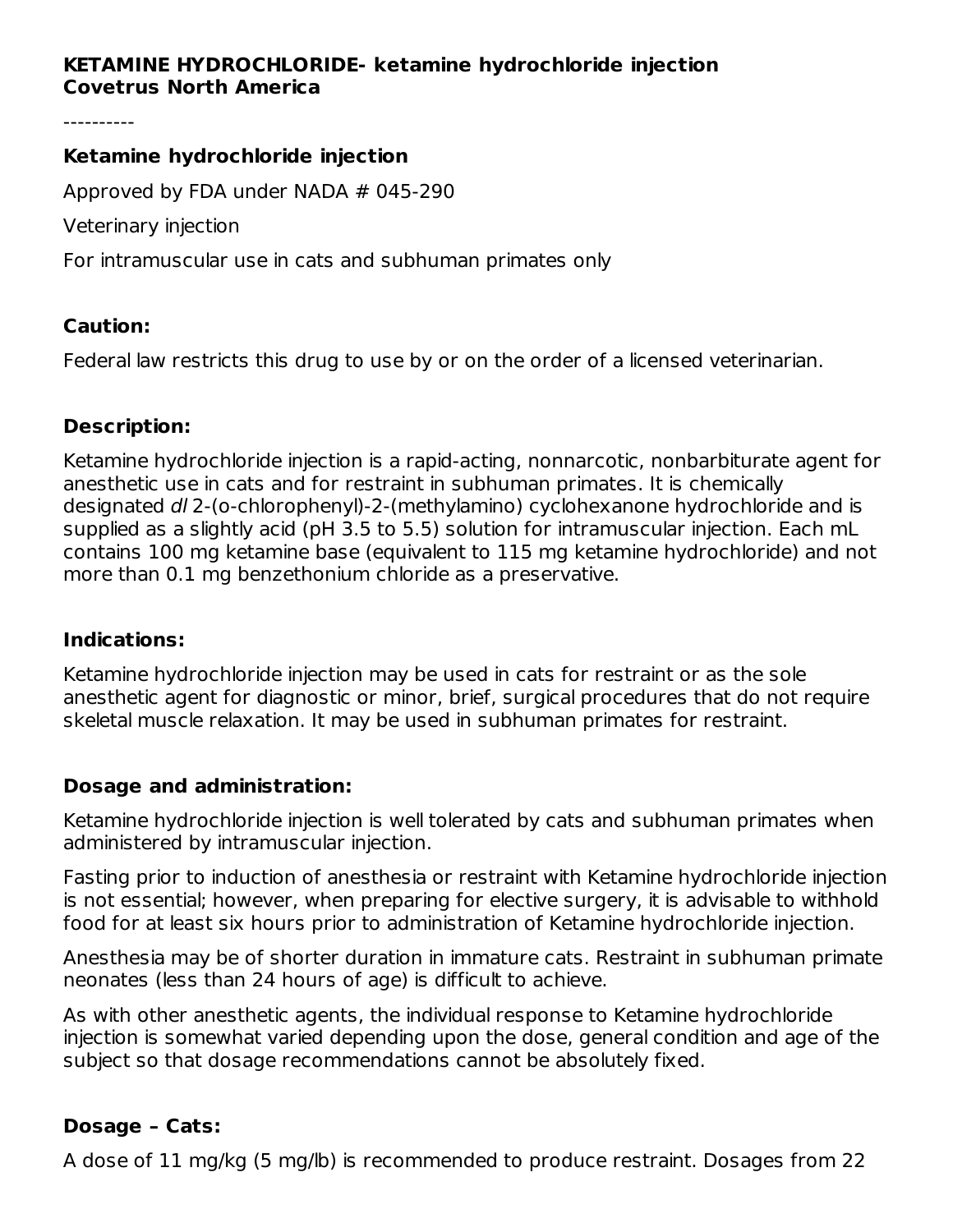to 33 mg/kg (10 to 15 mg/lb) produce anesthesia that is suitable for diagnostic or minor surgical procedures that do not require skeletal muscle relaxation.

# **Subhuman primates:**

The recommended restraint dosages of Ketamine hydrochloride injection for the following species are: Cercocebus torquatus (white-collared mangabey), Papio cynocephalus (yellow baboon), Pan troglodytes verus (chimpanzee), Papio anubis (olive baboon), Pongo pygmaeus (orangutan), Macaca nemestrina (pig-tailed macaque) 5 to 7.5 mg/kg; Presbytis entellus (entellus langur) 3 to 5 mg/kg; Gorilla gorilla gorilla (gorilla) 7 to 10 mg/kg; Aotus trivirgatus (night monkey) 10 to 12 mg/kg; Macaca mulatta (rhesus monkey) 5 to 10 mg/kg; Cebus capucinus (white-throated capuchin) 13 to 15 mg/kg; and Macaca fascicularis (crab-eating macaque), Macaca radiata (bonnet macaque) and Saimiri sciureus (squirrel monkey) 12 to 15 mg/kg.

A single intramuscular injection produces restraint suitable for TB testing; radiography, physical examination or blood collection.

## **Contraindications:**

Ketamine hydrochloride injection is contraindicated in cats and subhuman primates suffering from renal or hepatic insufficiency.

Ketamine hydrochloride injection is detoxified by the liver and excreted by the kidneys; therefore, any preexistent hepatic or renal pathology or impairment of function can be expected to result in prolonged anesthesia; related fatalities have been reported.

## **Precautions:**

In cats, doses in excess of 50 mg/kg during any single procedure should not be used. The maximum recommended dose in subhuman primates is 40 mg/kg.

To reduce the incidence of emergence reactions, animals should not be stimulated by sound or handling during the recovery period. However, this does not preclude the monitoring of vital signs.

Apnea, respiratory arrest, cardiac arrest and death have occasionally been reported with ketamine used alone, and more frequently when used in conjunction with sedatives or other anesthetics. Close monitoring of patients is strongly advised during induction, maintenance and recovery from anesthesia.

Color of solution may vary from colorless to very slightly yellowish and may darken upon prolonged exposure to light. This darkening does not affect potency. Do not use if precipitate appears.

# **Adverse reactions:**

Respiratory depression may occur following administration of high doses of Ketamine hydrochloride injection. If at any time respiration becomes excessively depressed and the animal becomes cyanotic, resuscitative measures should be instituted promptly. Adequate pulmonary ventilation using either oxygen or room air is recommended as a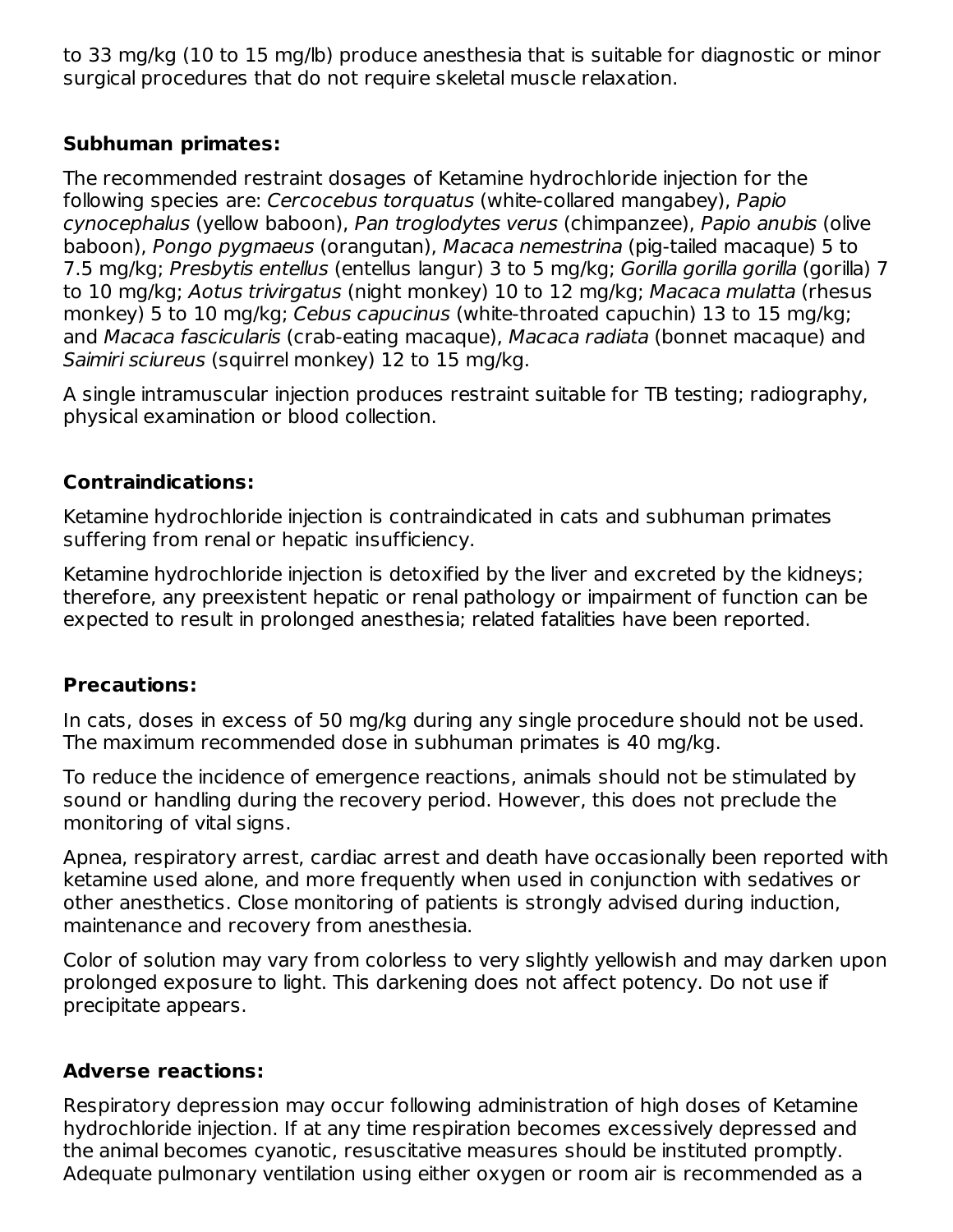resuscitative measure.

Adverse reactions reported have included emesis, salivation, vocalization, erratic recovery and prolonged recovery, spastic jerking movements, convulsions, muscular tremors, hypertonicity, opisthotonos, dyspnea and cardiac arrest. In the cat, myoclonic jerking and/or mild tonic convulsions can be controlled by ultrashort-acting barbiturates which should be given to effect. The barbiturates should be administered intravenously at a dose level of one-sixth to one-fourth the usual dose for the product being used.

Acepromazine may also be used. However, recent information indicates that some phenothiazine derivatives may potentiate the toxic effects of organic phosphate compounds such as found in flea collars and certain anthelmintics. A study has indicated that ketamine hydrochloride alone does not potentiate the toxic effects of organic phosphate compounds.

To report suspected adverse reactions, to obtain a Safety Data Sheet or for technical assistance, call 1-855-724-3461.

For additional information about adverse drug experience reporting for animal drugs, contact FDA at 1-888-FDA-VETS, or www.fda.gov/reportanimalae.

## **Action:**

Ketamine hydrochloride injection is a rapid-acting agent whose pharmacological action is characterized by profound analgesia, normal pharyngeal-laryngeal reflexes, mild cardiac stimulation and respiratory depression. Skeletal muscle tone is variable and may be normal, enhanced or diminished. The anesthetic state produced does not fit into the conventional classification of stages of anesthesia, but instead Ketamine hydrochloride injection produces a state of unconsciousness which has been termed "dissociative" anesthesia in that it appears to selectively interrupt association pathways to the brain before producing somesthetic sensory blockade.

In contrast to other anesthetics, protective reflexes, such as coughing and swallowing are maintained under Ketamine hydrochloride injection anesthesia. The degree of muscle tone is dependent upon level of dose; therefore, variations in body temperature may occur. At low dosage levels there may be an increase in muscle tone and a concomitant slight increase in body temperature. However, at high dosage levels there is some diminution in muscle tone and a resultant decrease in body temperature, to the point where supplemental heat may be advisable.

In cats, there is usually some transient cardiovascular stimulation, increased cardiac output with slight increase in mean systolic pressure with little or no change in total peripheral resistance. At higher doses the respiratory rate is usually decreased.

The assurance of a patent airway is greatly enhanced by virtue of maintained pharyngeal-laryngeal reflexes. Although some salivation is occasionally noted, the persistence of the swallowing reflex aids in minimizing the hazards associated with ptyalism. Salivation may be effectively controlled with atropine sulfate in dosages of 0.04 mg/kg (0.02 mg/lb) in cats and 0.01 to 0.05 mg/kg (0.005 to 0.025 mg/lb) in subhuman primates.

Other reflexes, e.g., corneal, pedal, etc., are maintained during Ketamine hydrochloride injection anesthesia, and should not be used as criteria for judging depth of anesthesia.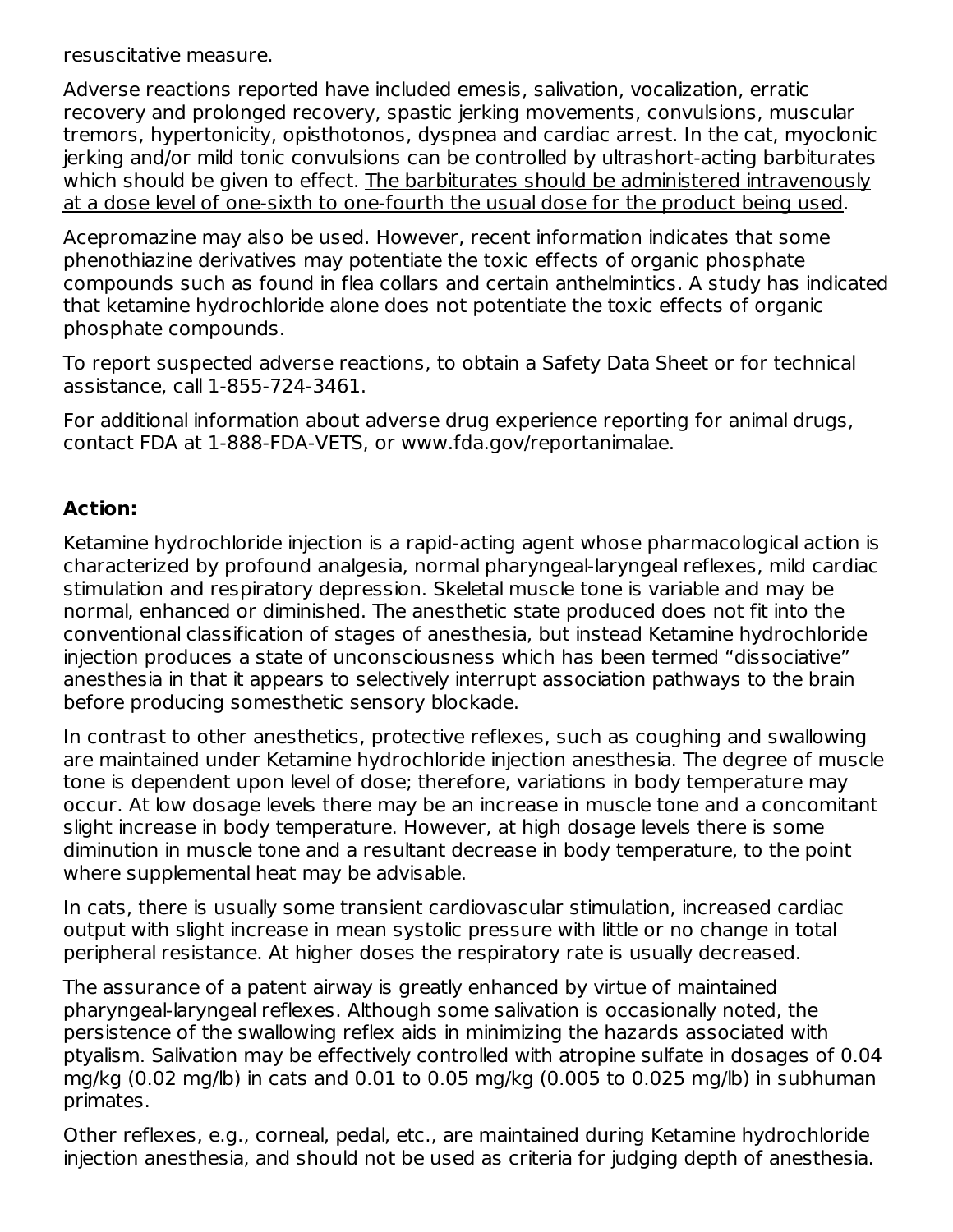The eyes normally remain open with the pupils dilated. It is suggested that a bland ophthalmic ointment be applied to the cornea if anesthesia is to be prolonged.

Following administration of recommended doses, cats become ataxic in about 5 minutes with anesthesia usually lasting from 30 to 45 minutes at higher doses. At the lower doses, complete recovery usually occurs in 4 to 5 hours but with higher doses recovery time is more prolonged and may be as long as 24 hours.

In studies involving 14 species of subhuman primates represented by at least 10 anesthetic episodes for each species, the median time to restraint ranged from 1.5 [Aotus trivirgatus (night monkey) and Cebus capucinus (white-throated capuchin)] to 5.3 minutes [Macaca nemestrina (pig-tailed macaque)]. The median duration of restraint ranged between 20 and 55 minutes in all but five of the species studied. Total time from injection to end of restraint ranged from 43 [Saimiri sciureus (squirrel monkey)] to 183 minutes [Macaca nemestrina (pig-tailed macaque)] after injection. Recovery is generally smooth and uneventful. The duration is dose related.

By single intramuscular injection, Ketamine hydrochloride injection usually has a wide margin of safety in cats and subhuman primates. In cats, cases of prolonged recovery and death have been reported.

# **Clinical studies:**

Ketamine hydrochloride injection has been clinically studied in subhuman primates in addition to those species listed under Dosage and administration. Dosages for restraint in these additional species, based on limited clinical data, are: Cercopithecus aethiops (grivet), Papio papio (guinea baboon) 10 to 12 mg/kg; Erythrocebus patas patas (patas monkey) 3 to 5 mg/kg; Hylobates lar (white-handed gibbon) 5 to 10 mg/kg; Lemur catta (ringtailed lemur) 7.5 to 10 mg/kg; Macaca fuscata (Japanese macaque) 5 mg/kg; Macaca speciosa (stumptailed macaque) and Miopithecus talapoin (mangrove monkey) 5 to 7.5 mg/kg; and Symphalangus syndactylus (siamangs) 5 to 7 mg/kg.

## **Storage information:**

Store at or below 25°C (77°F). Protect from light. When used as labeled, there is no limit on the number of punctures throughout the full expiry period.

## **How supplied:**

Ketamine hydrochloride injection, 100 mg/mL is supplied in 10 mL vials.

NDC 11695-0703-1

10 mL vial

Distributed by:

Covetrus North America

400 Metro Place North

Dublin, OH 43017

#### **covetrus.com**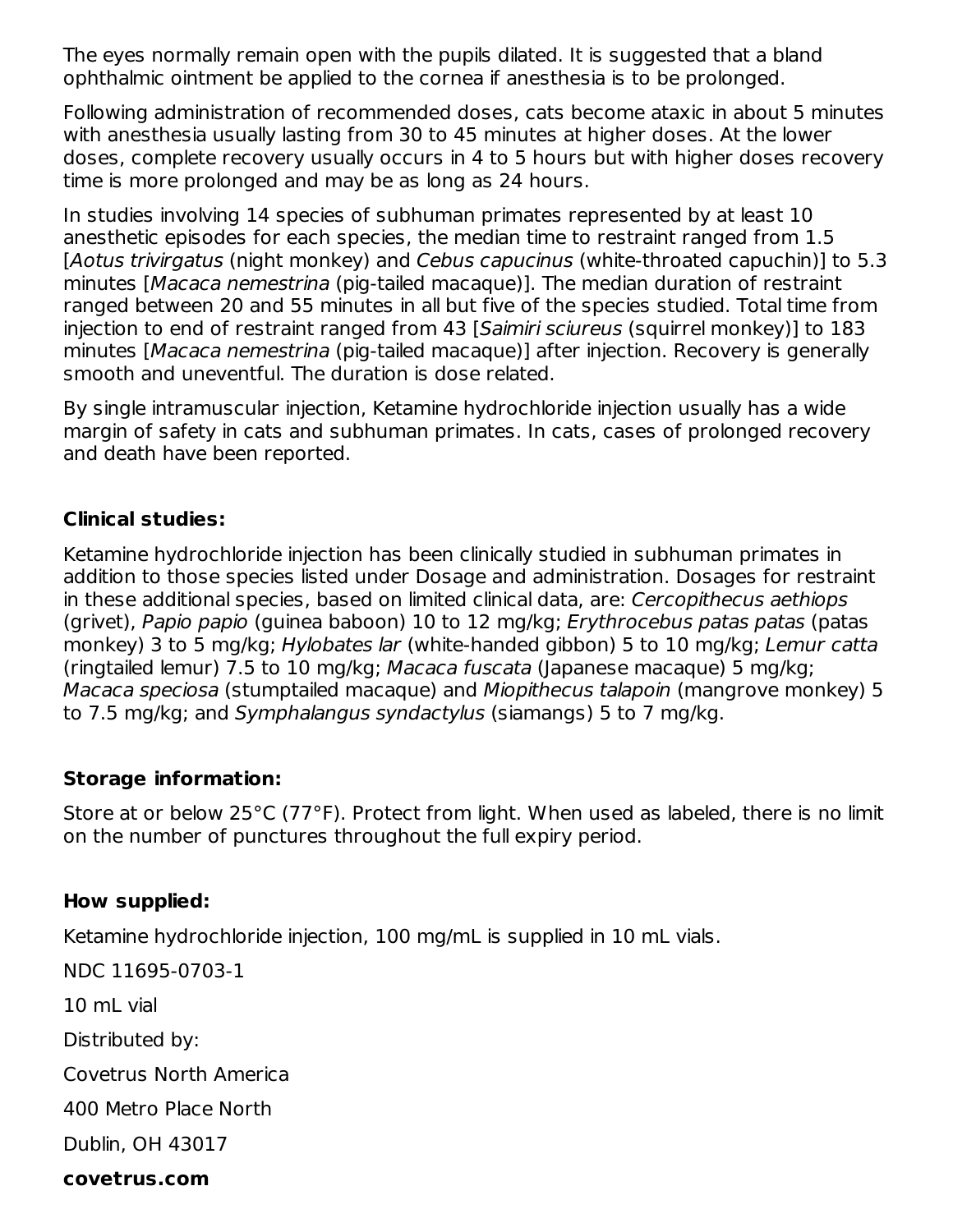AH-Ketamine hydrochloride inj-03 REV: 0919 383012-03

# **Prinicpal Display Panel – 10 mL Container Label**

**Covetrus** 

NDC 11695-0703-1

# **Ketamine hydrochloride injection**

100 mg/mL

**CAUTION: Federal law restricts this drug to use by or on the order of a licensed veterinarian.**

**Net Contents: 10 mL**

|                                                     | $\infty$ | covetrus                                                                                                                                                                                                                               |                                                                                                                                                                                                                                                                                                                                                                                                                              |  |
|-----------------------------------------------------|----------|----------------------------------------------------------------------------------------------------------------------------------------------------------------------------------------------------------------------------------------|------------------------------------------------------------------------------------------------------------------------------------------------------------------------------------------------------------------------------------------------------------------------------------------------------------------------------------------------------------------------------------------------------------------------------|--|
| $\circ$<br>Lot No.:<br>$\blacksquare$<br>Exp.:<br>ă | っ        | NDC: 11695-0703-1<br><b>Ketamine</b><br>hydrochloride<br>Injection<br>ι<br>$100$ mg/mL<br><b>CAUTION: Federal law</b><br>restricts this drug to use by<br>or on the order of a licensed<br>veterinarian.<br><b>Net Contents: 10 mL</b> | For intramuscular use in cats and<br>subhuman primates only. For complete<br>product information, refer to package<br>insert.<br>Storage: Store at or below 25°C (77°F).<br>Protect from light. Do not use if<br>precipitate appears.<br><b>Reorder #056344</b><br>Distributed by:<br>Covetrus North America 87017214<br>400 Metro Place North<br>383012-03<br>Dublin, OH 43017<br>AH-056344-02<br>REV: 0919<br>covetrus.com |  |

| <b>KETAMINE HYDROCHLORIDE</b><br>ketamine hydrochloride injection |                                    |                           |                                    |                 |  |  |  |  |  |
|-------------------------------------------------------------------|------------------------------------|---------------------------|------------------------------------|-----------------|--|--|--|--|--|
|                                                                   |                                    |                           |                                    |                 |  |  |  |  |  |
| <b>Product Information</b>                                        |                                    |                           |                                    |                 |  |  |  |  |  |
| <b>Product Type</b>                                               | PRESCRIPTION ANIMAL<br><b>DRUG</b> | <b>Item Code (Source)</b> |                                    | NDC:11695-0703  |  |  |  |  |  |
| <b>Route of Administration</b>                                    | <b>INTRAMUSCULAR</b>               | <b>DEA Schedule</b>       |                                    | CIII            |  |  |  |  |  |
|                                                                   |                                    |                           |                                    |                 |  |  |  |  |  |
| <b>Active Ingredient/Active Moiety</b>                            |                                    |                           |                                    |                 |  |  |  |  |  |
| <b>Ingredient Name</b>                                            |                                    |                           | <b>Basis of</b><br><b>Strength</b> | <b>Strength</b> |  |  |  |  |  |
| <b>KETAMINE HYDROCHLORIDE (UNII: 018YU00I83) (KETAMINE -</b>      | $VFT$ AMAINIE                      | $100 \text{ ma}$          |                                    |                 |  |  |  |  |  |